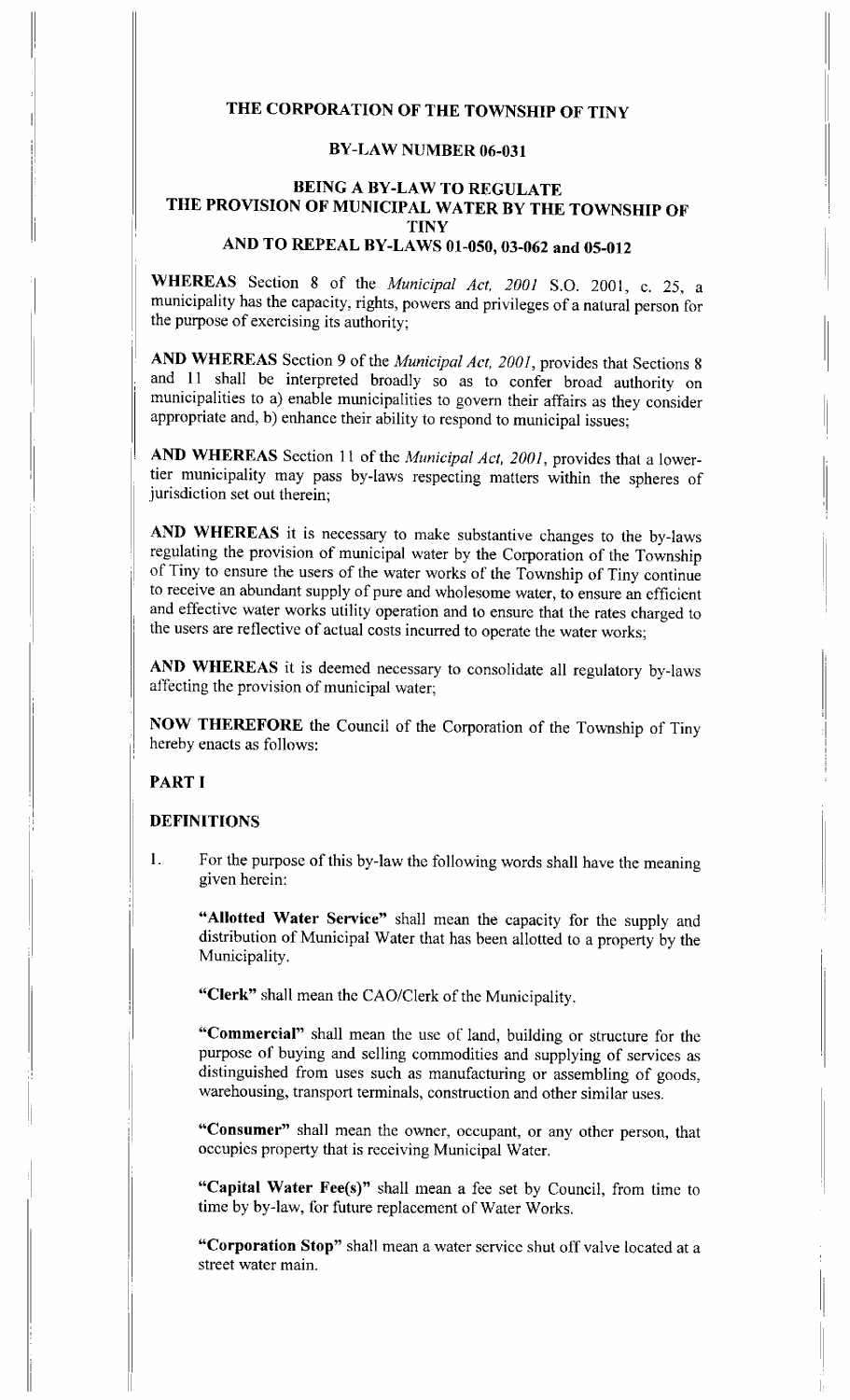"Council" shall mean the Council of the Municipality.

"Cross Connection(s)" shall mean any connection between the Water Works and any other water source.

"Curb Stop" shall mean a water service shut off valve, rod and curb box located near the municipal property line, between the water main and the Property Owner's Eligible Building. For clarification purposes, the Curb Stop is the property of the Municipality .

"Eligible Building" shall mean any structure that can be used as a residence or business in the Municipality.

"Institutional" shall mean:

a) The use of land, buildings or structures for a public or non-profit purpose and without limiting the generality of the foregoing, may include such uses as schools, places of worship, indoor recreation facilities, community centres, public hospitals and government buildings; or

b) The use of land, buildings or structures for religious, charitable, educational, health or welfare purposes, and includes churches, places of worship, public or private schools and nursery schools; or

c) The use of land, buildings or structures designed, adapted or used for medical, surgical, charitable or other treatment or care of persons, or for detaining persons for correctional, disciplinary or other purpose, and shall include a children's home, a home for the aged or the infirm, a monastery, nunnery, or religious retreat, a jail, reformatory or training school, and all other such uses.

"Municipal Engineering Standards" shall mean the most recent engineering standards accepted by the Municipality .

"Multiple Residential Use" shall mean one or more habitable rooms designed or intended for use by more than one individual or family as an independent and separate housekeeping establishment containing separate kitchen and/or sanitary facilities for each individual or family .

"Municipal Water" shall mean water drawn, treated and provided by the Municipality.

"Municipality" or "Township" shall mean the Corporation of the Township of Tiny and includes, where the context permits, its duly authorized officers, contractors, employees, agents and Water Works Employees.

"Operation Water Fee(s)" shall mean a fee set by Council, from time to time, by by-law, for the cost recovery of operational costs of the Water Works in the Municipality.

"Owner(s)" shall mean the person who owns a property, including a developer, firm, corporation, contractor, or responsible individual in charge of the property at any given time.

"Person(s)" includes an individual, a sole proprietorship, a partnership, an association, a Consumer, an Owner, a Property Owner, a corporation or other legal entity and their respective heirs, executors, administrators or other legal representatives of a person to whom the context can apply according to law.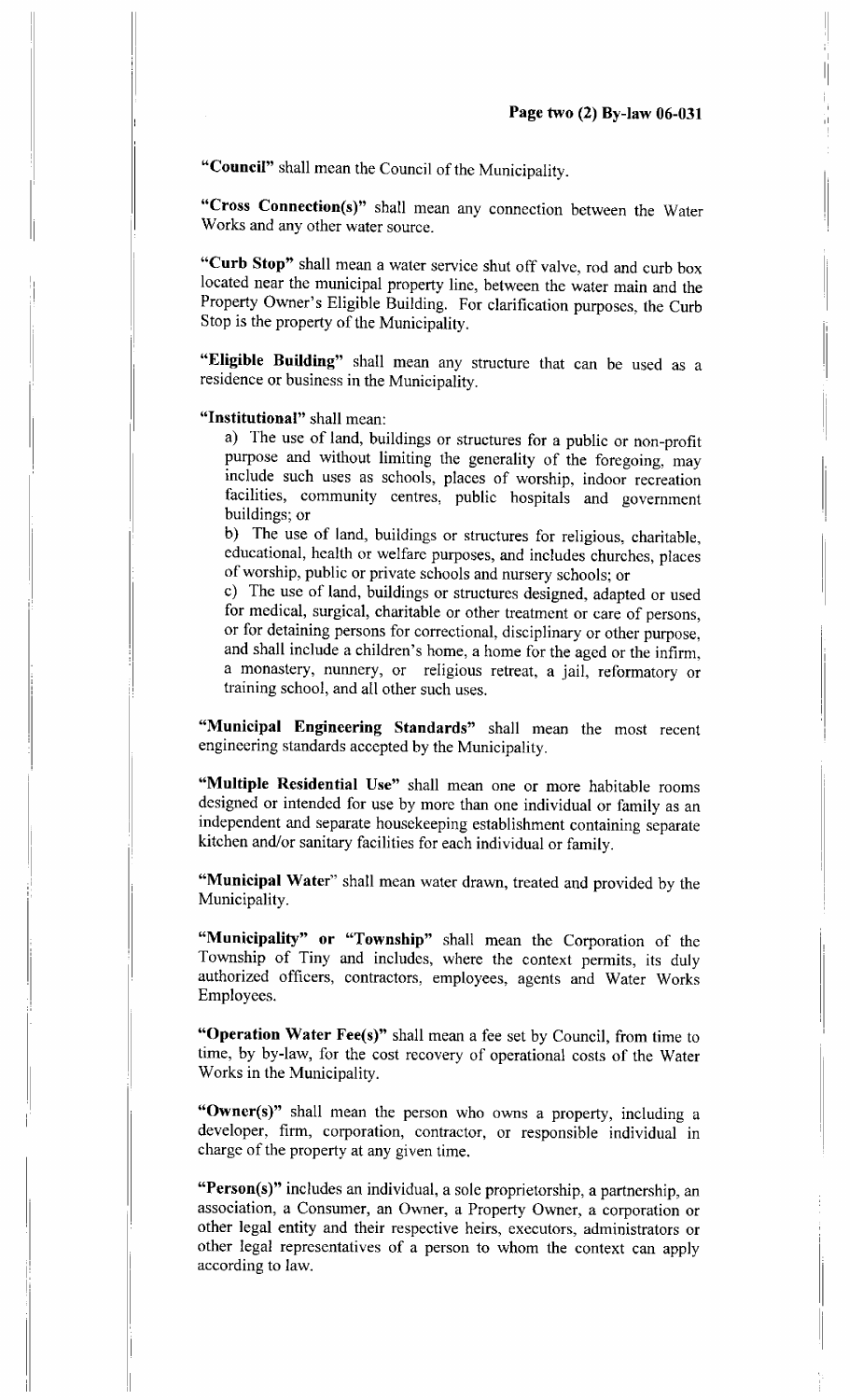"Property Owner" shall mean the owner of a property who is receiving Municipal Water or has an Allotted Water Service .

"Residential Unit" shall mean one or more habitable rooms designed or intended for use by an individual or family as an independent and separate housekeeping establishment in which one kitchen and sanitary facilities are provided for the exclusive use of such individual or family .

"Stopcock" shall mean the first water service shut off valve located in a water service line within a building, when closed, shuts the water off to the connected distribution pipes within the building.

"Township Fee Schedule By-law" shall mean Township by-law 05-027, as amended or replaced from time to time.

"Treasurer" shall mean the Treasurer of the Municipality.

"Water Connection" shall mean the connection from the Curb Stop to the Stopcock.

"Water Rates" shall mean the rates charged by the Municipality, from time to time, for the use of Municipal Water. The Water Rates shall be enacted by By-Law and shall include Operation Water Fees and Capital Water Fees based upon reasonable costs incurred or anticipated, and approved by Council.

"Water Service" shall mean the water line including such components as the pipe, tracer wire, seasonal valve, service box and rod that is provided to move water from the Curb Stop to the Stopcock.

"Water Service Installation" shall mean the installation of a water service from the Corporation Stop to and including the Curb Stop.

"Water Works Employee" shall mean an employee of the Municipality whose duties include the operation and maintenance of the Water Works.

"Water Works" shall mean any works that is either owned and/or operated by the Municipality for the treatment, storage, supply or distribution of Water, or any part of any such works.

"Winterized Service Valve" shall mean a water shut off valve located in the water service line approximately 1.5 metres away from the Property Owner's Eligible Building.

## PART II

## GENERAL PROVISIONS

- 2. The Municipality shall manage, maintain and operate the Water Works heretofore and hereafter established and constructed in the Municipality in accordance with the provisions of the *Public Utilities Act*, R.S.O 1990, c. P.52, the Municipal Act, 2001, S.O. 2001, c. 25, the Safe Drinking Water Act,  $2002$ , S.O.  $2002$  c. 32, as amended from time to time, all other applicable legislation and this by-law.
- 3 . The Municipality agrees to use diligence in providing a regular uninterrupted supply of Municipal Water, but does not guarantee service or the maintenance of unvaried pressure and will not be liable in damages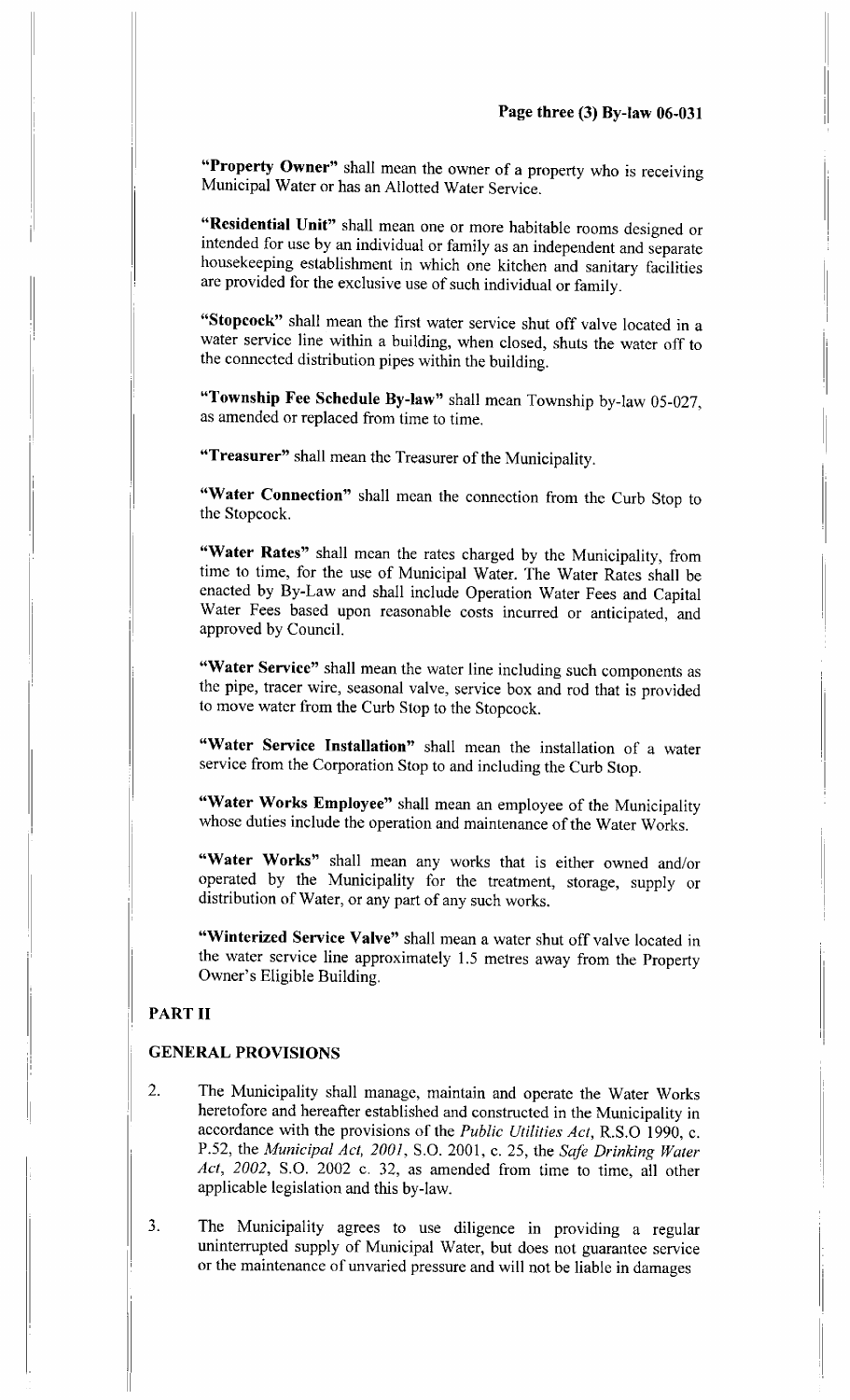- 4. to the Property Owner or any other Person by reason of any failure in respect thereto.
- <sup>5</sup> . Notwithstanding anything herein stated, there shall be no obligation on the part of the Municipality to service any lands within the Municipality that are not presently serviced for the supply of Municipal Water. The Municipality reserves the right to determine what areas and when such areas will be serviced with Municipal Water.
- 6. The rules and regulations set out in this by-law shall govern the provision and use of Municipal Water and shall be considered to form a part of the agreement between the Municipality for provision of Municipal Water to each Consumer. By applying for and receiving Municipal Water, a Consumer, shall be deemed to have expressed his/her consent to be bound by the said rules and regulations.

## PART III

## ALLOTMENT OF WATER AND CONNECTION TO A WATER WORKS

- $7<sub>1</sub>$ No Person shall make a connection to the Water Works, except as follows :
	- a. The Owner shall apply in writing to the Municipality, on a form provided by the Municipality for such purpose, for an Allotted Water Service, a Water Service Installation and/or a Water Connection as applicable.
	- b. The Municipality shall confirm if there is an Allotted Water Service to supply the property.
	- c. The Owner shall provide to the Municipality an Allotted Water Service Deposit or a Water Service Installation Deposit or Water Connection Fee, as applicable, as prescribed in Township Fee Schedule By-law.
	- d. Prior to the Municipality commencing its work, the Owner shall provide an Allotted Water Service Deposit as prescribed in Township Fee Schedule By-law. The Owner shall be responsible for all of the Municipality's costs related to determining if the property can have an Allotted Water Service. All of these costs are to be deducted from the Allotted Water Service Deposit. The Municipality may require the Owner to replenish the Allotted Water Service Deposit to the full amount originally required prior to proceeding with any stage of its work. The Municipality is not required to proceed until it is satisfied that the deposit has been replenished sufficiently. If the Municipality determines there cannot be an Allotted Water Service for the property, the Municipality will return the balance, if any, of the Allotted Water Service Deposit to the Owner.
	- e. Prior to the Municipality commencing its work, the Owner shall provide a Water Service Installation Deposit as prescribed in Township Fee Schedule By-law. The Owner shall be responsible for the actual costs of the Water Service Installation. Municipality may require the Owner to replenish the Water Service Installation Deposit to the full amount originally required prior to proceeding with any stage of the work. The Municipality is not required to proceed until it is satisfied that the deposit has been replenished sufficiently. Upon approval of the application and receipt of the necessary funds the Municipality will complete the Water Service Installation.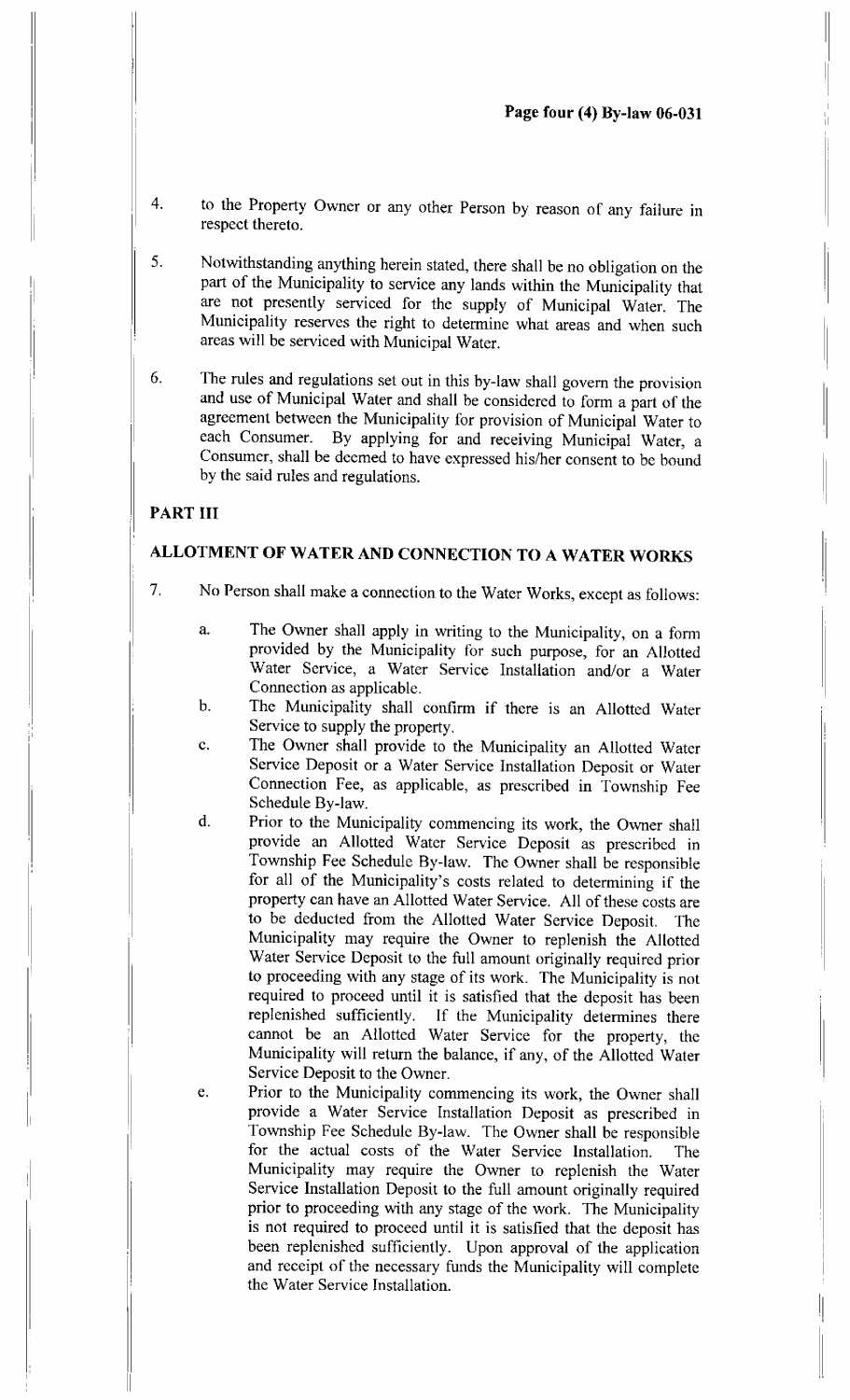- £ After a Water Service Installation has been completed, the Owner may apply for a Water Connection by providing to the Municipality a Water Connection Fee as prescribed in Township Fee Schedule By-law.
- g. All works and inspections on the property to be serviced by the Water Connection shall be as follows:
	- <sup>i</sup> . All excavations required for the installation of a Water Connection shall be carried out by open trench unless otherwise approved by the Municipality.
	- ii. The Water Connection shall be separated from all other utility's services, by location in a separate trench at a minimum distance of one (1) metre or a distance approved by the Municipality.
	- iii. All Water Connections shall include a Winterized Service Valve except for the Perkinsfield, Lafontaine, Whip-Poor-Will and Wyevale water systems.
	- iv. The Owner applying for a Water Connection shall give at least forty-eight (48) hours notice to the Municipality when the Water Connection will be ready for inspection .
	- v. The inspection of the Water Connection shall not proceed until the Property Owner and its designated agents are in compliance with the Occupational Health and Safety Act, R.S.O. 1990, c. O.1. and it is safe for the Municipality to carry out its inspection duties,
	- vi. The Municipality shall not supply Municipal Water unless Water Service has been installed, tested, and approved by the Municipality.
	- vii. No Person shall back fill a Water Connection until it has been tested, inspected and approved by the Municipality.
	- viii. The work is to be completed in accordance with the Municipal Engineering Standards .
	- ix . All Commercial, Institutional and Industrial Water Connections are subject to a review by the Municipality, at the time of application for a Water Connection, to determine the need for backflow prevention and the approval of the appropriate type of device that is to be supplied.
	- x. Any Property Owner requiring an alteration to their Water Connection shall be subject to Section 6 as if they are creating a new Water Connection .

## PART IV

#### WATER USE

- 8. No Person shall sell or distribute Municipal Water in any manner without the consent of the Municipality.
- 9. No Person shall use Municipal Water for the purpose of any outside water use including but not limited to watering lawns or gardens, or filling of swimming pools, except as permitted under Schedule "A".
- 10. No Person shall use Municipal Water for the purpose of watering newly placed sod or seed except as permitted under Schedule "A" and without first obtaining a permit from the Municipality which must be displayed in a conspicuous location on the property.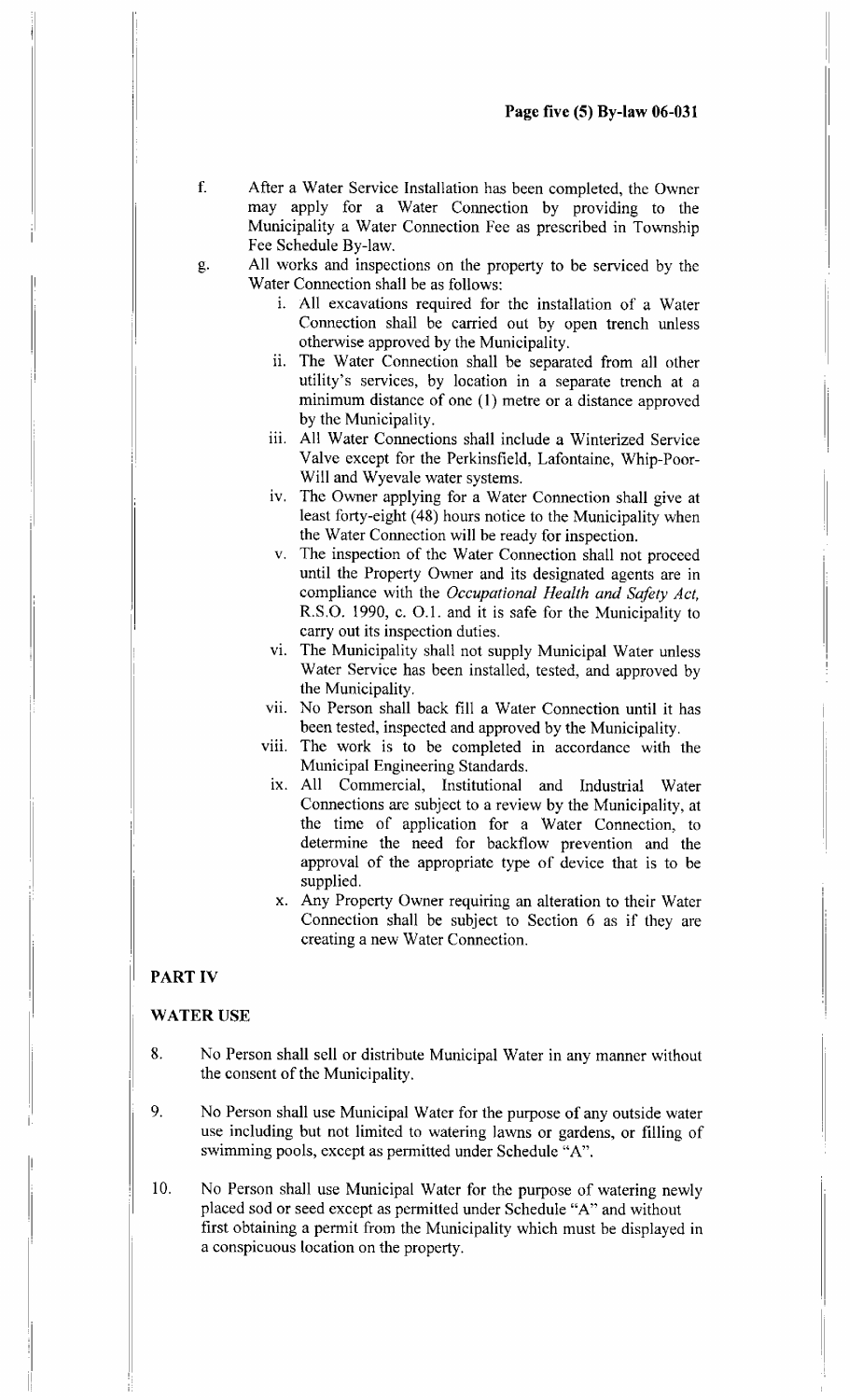- 11. Notwithstanding the provisions of Sections 8 and 9, the Municipality may impose further watering restrictions when it is in the best interests of the Municipality to do so. The said watering restrictions shall take effect upon any of the following:
	- a. placement of community information signs at Wyevale, Lafontaine and/or Perkinsfield or other locations as may be deemed appropriate; or
	- b. written notice to each Property Owner effected by the watering restrictions: or
	- c. public notification by placement of a notice on the Municipality's website.
- 12. The restrictions set out in this by-law shall not apply to a Municipal fire fighter where Municipal Water is required for fire protection purposes.

#### PART V

#### MAINTENANCE BY OWNER

- 13. The Water Service from the Curb Stop (excluding the Curb Stop) to the Stopcock shall be maintained by and at the expense and sole risk of the Property Owner.
- 14. The Property Owner shall repair a broken or damaged Water Service within fourteen (14) days of becoming aware of same or within such time frame as directed in writing by the Municipality. Failure to complete the repairs shall result in Municipal Water being shut off until such repairs are carried out to the satisfaction of the Municipality.

## PART VI

#### REPAIRS/WORK BY MUNICIPALITY

<sup>15</sup> . Every person who requires repairs and accordingly requires the Municipality to shut off or turn on Municipal Water shall make application in writing to the Municipality and pay the fee prescribed in Township Fee Schedule By-law. In the case of an emergency, the Municipality may waive the written application.

## PART VII

#### RESTRICTIONS

- 16. No Person, including a licensed plumber, shall repair, operate, remove, inspect, tamper with or connect to the Water Works without applying for and receiving written approval of the Municipality .
- 17. No person shall obstruct or conceal any Curb Stop, hydrant or valve by placing on or within a one (1) meter radius of them, any structure, building, fence, plant, material, earth, concrete, pavement, snow, rubbish or other obstructive matter. Where the Municipality is required to remove such items to operate, repair or replace the Curb Stop, hydrant or valve the cost of same shall be the sole responsibility of the Property Owner.
- 18. No person shall permit a Cross Connections at any time or for any reason. Should a Cross Connection be found to exist, the Municipality has the right to turn the Water Service off until such time as the Cross Connection has been removed and inspected.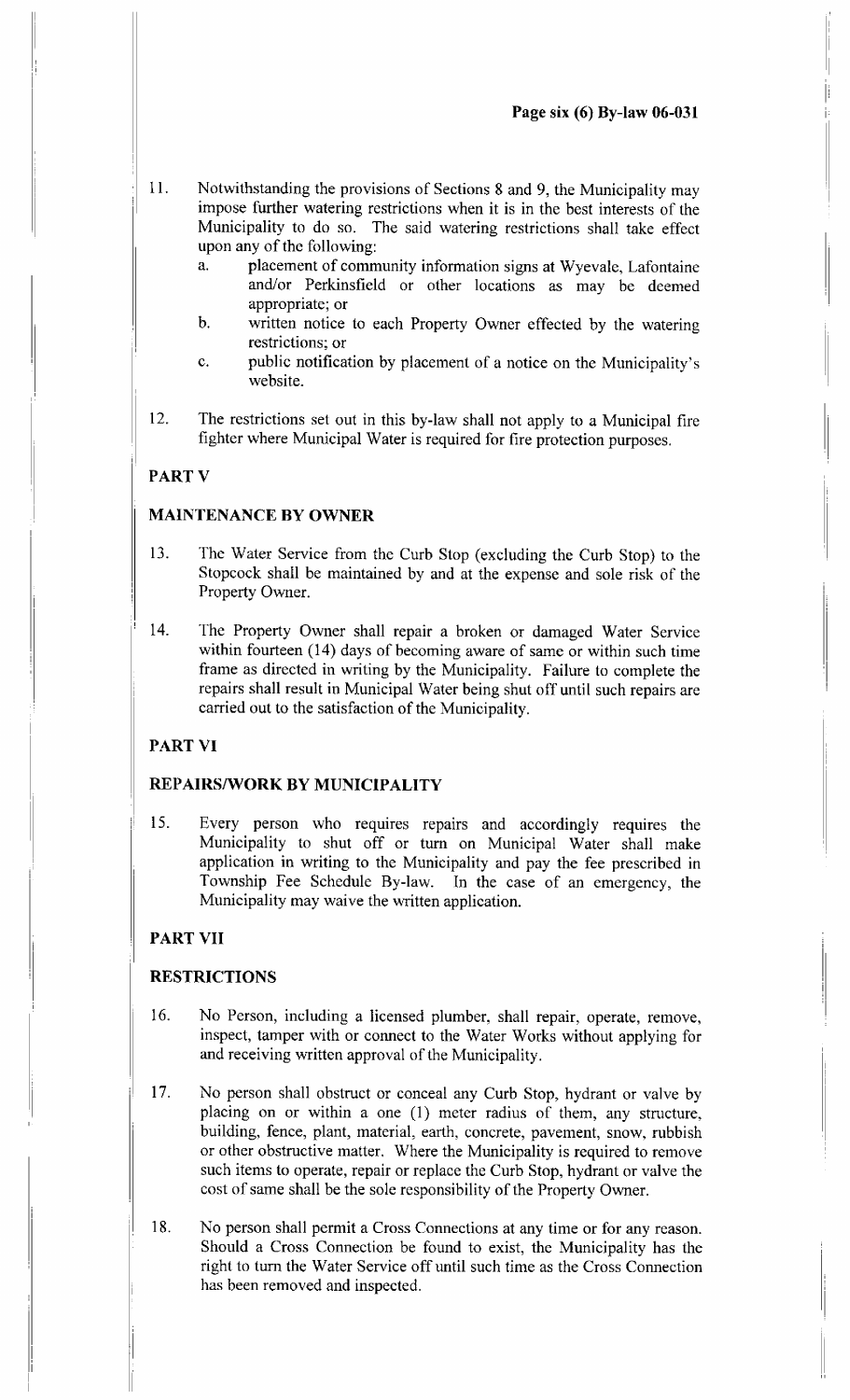- 19. No Person shall connect to a fire hydrant for any purpose without receiving written approval of the Municipality.
- 20. Notwithstanding Section 18, municipal firefighters may connect to a fire hydrant. Under no circumstances shall the Township Fire Chief or his designates permit the operation of any fire hydrant without proper instructions.
- 21 . No person shall use pesticides, herbicides and insecticides on municipally owned property having a Municipal Water supply. The exception is noxious weeds, as set out in the Weed Control Act, R.S.O. 1990 Chapter W. 5, deemed to be excessive by the Municipal Weed Inspector.
- 22. Consumers and/or properties situated within 50 metres of a Water Works are encouraged to limit or refrain from usage of pesticides, herbicides and insecticides, unless applied by a licensed applicator.

## PART VIII

### WATER CONNECTION RATES, WATER RATES AND FEES

- 23. The Municipality shall complete all Water Connections including all upgrades. The Owner shall pay all fees for the Water Connection. The cost of the Water Connection shall be the actual cost of the Water Service installation and shall be borne by the Owner. A deposit as described in Township Fee Schedule By-law shall be provided at the time of application. The final cost shall be calculated on a cost plus basis, taking into consideration material, labour, equipment and ten percent (10%) administration fee .
- 24. Every Owner shall pay the fee as described in Township Fee Schedule Bylaw for turning the water supply on or off.
- <sup>25</sup> . Every Property Owner shall pay the Water Rates applicable to the type of use of the property such as Commercial, Institutional, Residential Unit or Multiple Residential Use, as prescribed in Township Fee Schedule Bylaw.

#### 26. All Connected Properties Shall Pay Fee(s)

- a. When an Eligible Building is connected to Municipal Water upon which a Capital Water Fee and/or Operation Water Fee should have been levied and no fee was charged, the Municipality shall charge the fee(s) from the beginning of the current year, and for each year from and including 2004, if the Eligible Building could have been occupied during that period.
- b. The Municipality shall add the fee(s) to the tax roll for the property where the Eligible building is situated.
- c. Costs in arrears, since and including the 2004 calendar year may be paid by lump sum or paid over a period of time not exceeding three (3) years in equal installments and no interest to be charged.
- 27. When the Municipality has determined that a Curb Stop is located at a lot line but no Water Service has been completed to the occupied lot having an Eligible Building or where there is an Allotted Water Service for a lot having an Eligible Building where such lot does not have a Water Connection, the Municipality shall charge the Property Owner the full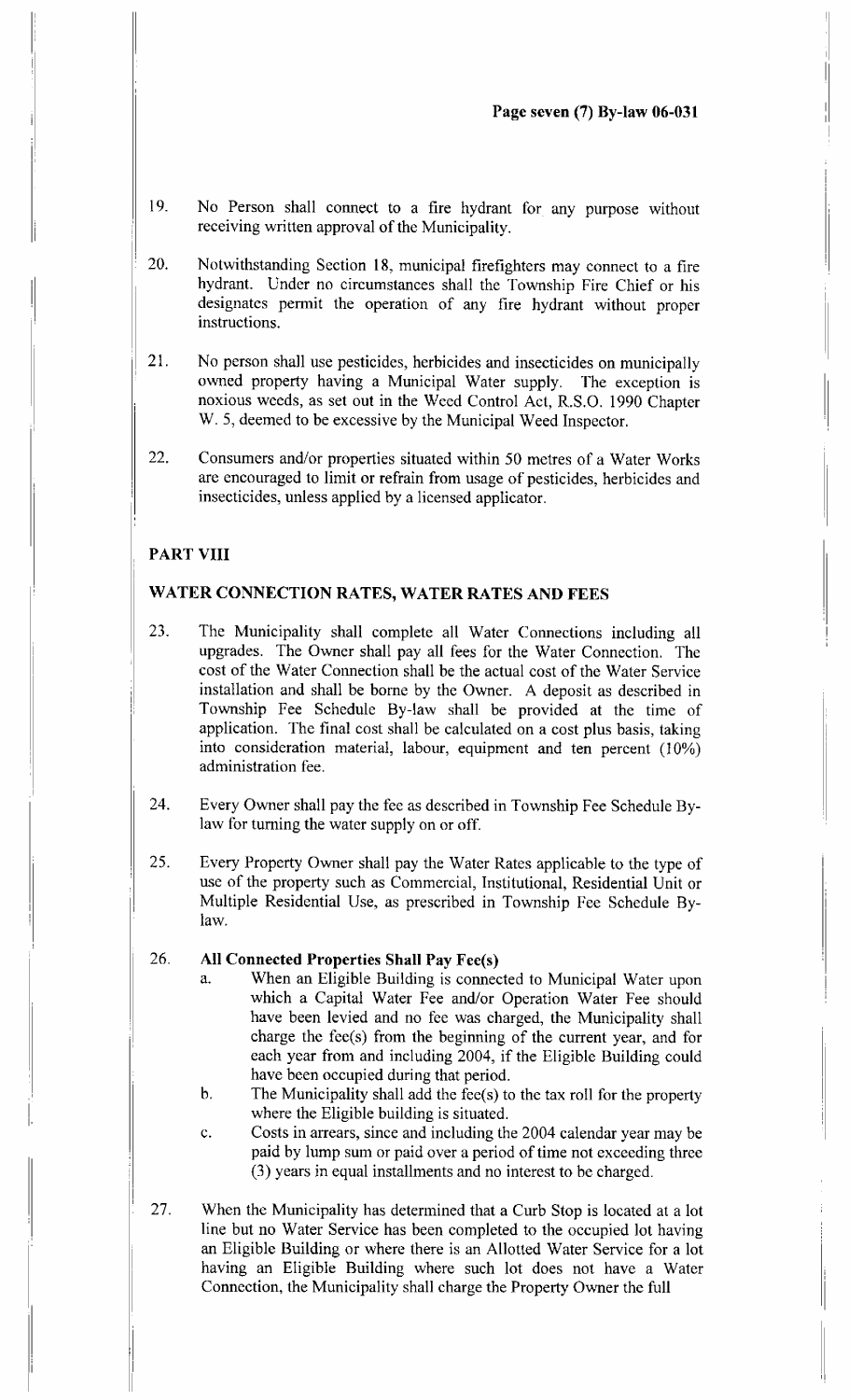Operation Water Fee(s) for the current year and each subsequent year effective January l, 2005, regardless of whether or not the Property Owner completes a Water Connection. The Operation Water Fee(s) for the year 2004, where paid, meeting the conditions of this clause, shall be credited to the Operation Water Fee(s) for the Year 2005 . Nothing in this by-law shall compel a Property Owner to complete a Water Connection.

#### 28. Water Rates Billing Schedule

- a. All accounts shall be billed once per year with the Property Tax Bill for the second installment for all properties connected to a Water Works on January 1<sup>st</sup> of that year.
- b. Water Connections for a new service for part of a year shall be charged a prorated Water Rate for the portion of the Operation Water Fees, as set by Council, based upon the Operation Fee divided by twelve times the number of month or part of a month of connection. Capital Water Fees, as set by Council, shall be Capital Water Fees, as set by Council, shall be charged at 100% of the annual fee regardless of the portion of the year connected. Such amount shall be added to the Property Tax Bill as per Section 27 (a) above for the following year.
- c. Multiple Residential Use shall be charged Water Rates as described in Township Fee Schedule By-law.

#### 29. Unpaid Fees

- a. A penalty, per annum, will be charged at the same rate as outstanding taxes, on invoices outstanding after the due date,
- b. Where any account for Water Rates or for the installation of Water Connections, for repairs, fittings and apparatus, for inspection or any other service, matter or thing incurred and payable under the provisions of this by-law in respect of any building or premises, is overdue and unpaid for more than thirty (30) days after the date on which such account is due and payable, the Treasurer may cause a notice in writing to be sent by prepaid mail addressed to the Consumer to whom it was furnished and to the Owner of such building or premises, at their last known address according to the last revised assessment rolls of the Municipality, notifying them that unless such account is paid within ten (10) days after the date of the notice, the supply of Municipal Water to such building or premises will be shut off and withheld, and if such account is not paid within the aforementioned period, the Municipality shall cause the supply of Municipal Water to be shut off and withheld in accordance with the terms of the said notice.
- c. The amount payable to the Municipality by a Consumer for Water Rates is the responsibility of the Owner. The amount payable for Water Rates or Water Connections or other work performed by the Municipality pursuant to this by-law is a lien and charge upon the estate to interest in such land of the person by whom the amount is due, and may be collected by distress upon the goods and chattels of the person and by the sale of the person's estate and interest in the lands and in the case of an amount payable by the Owner, the amount is a lien and charge upon the lands in the same manner and to the same extent as municipal taxes upon land.
- d. The Clerk shall, upon notice to him or her of the amount due and of the person by whom it is due and of the lands upon which a lien is claimed, enter the amount upon the collector's roll and the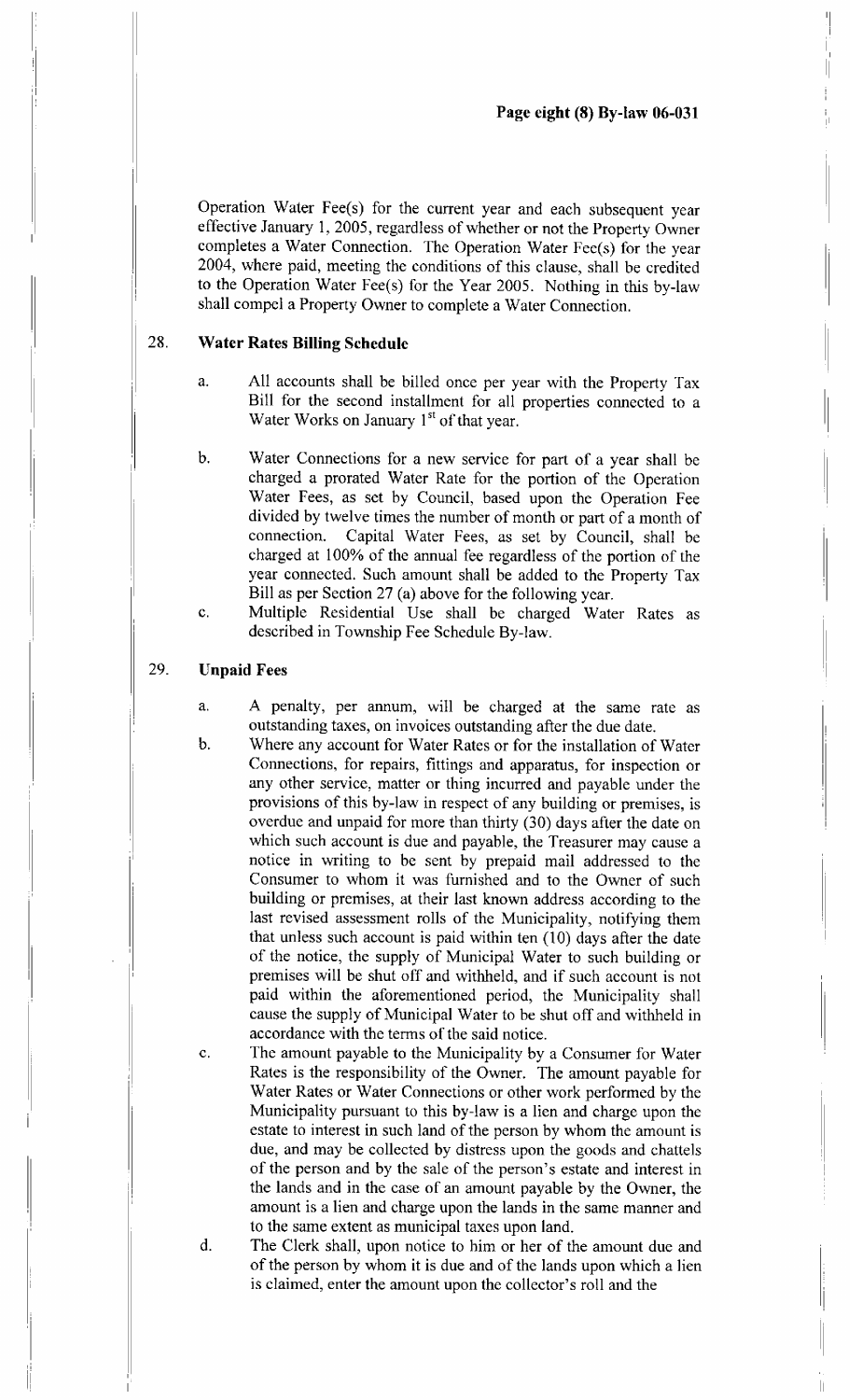- e. Municipality shall proceed to collect the amount from the goods and chattels and the estate or interest in the lands of the person liable in the same way, as nearly as may be, as municipal taxes are collected.
- f. The Municipality before taking proceedings under this Section may itself distrain upon the goods and chattels of the person liable to pay for the amount due for any public utility supplied to the person.
- g. In default of payment, the Municipality may shut off the supply, but the rents or rates in default are, nevertheless recoverable,
- h. Where the supply of water cannot be shut off without shutting off the supply to other Consumers who are not in default, the supply of water shall not be shut off, but the rents, rates and charges shall be, nevertheless recoverable.

## PART IX

## ENFORCEMENT

- 30. Every person who contravenes any provision of this by-law is guilty of an offence and on conviction is liable to a fine as provided for in the Provincial Offences Act.
- <sup>31</sup> . Any person who tampers with, alters, obstructs, removes, neglects, interferes with, or damages any Water Works shall, in addition to any other penalty allowed by law, be held liable for the cost of repair to the equipment of the Water Works.
- 32. The provisions of this by-law shall be enforced by : a Municipal Law Enforcement Officer, Police Officer, Peace Officer or other person appointed for the purpose of enforcing this by-law.

## ENTRY AND INSPECTION

- 33. (1) A Municipality may, at reasonable times, enter on land to which it supplies a water service to:
	- (a) inspect, repair, alter or disconnect the service pipe and other works used to supply a water service, or
	- (b) determine and shut off the water supply when it is found to be used in contravention of this bylaw.
	- (2) Notwithstanding Section 28(b) of this by-law, where a Municipality is entering onto an Owner(s) property it shall provide reasonable notice of any proposed shut off to the Owner(s) of the land by personal service or prepaid mail or by posting the notice on the land in a conspicuous place.

## **OBSTRUCTION**

34. (1) No person shall hinder or obstruct, or attempt to hinder or obstruct, any person exercising a power or performing a duty under this by-law.

(2) Any person who has been alleged to have contravened any of the provisions of this by-law, shall identify themselves to the person described in Section 31 upon request, failure to do so shall be deemed to have obstructed or hindered the person described in Section 31 in the execution of his duties.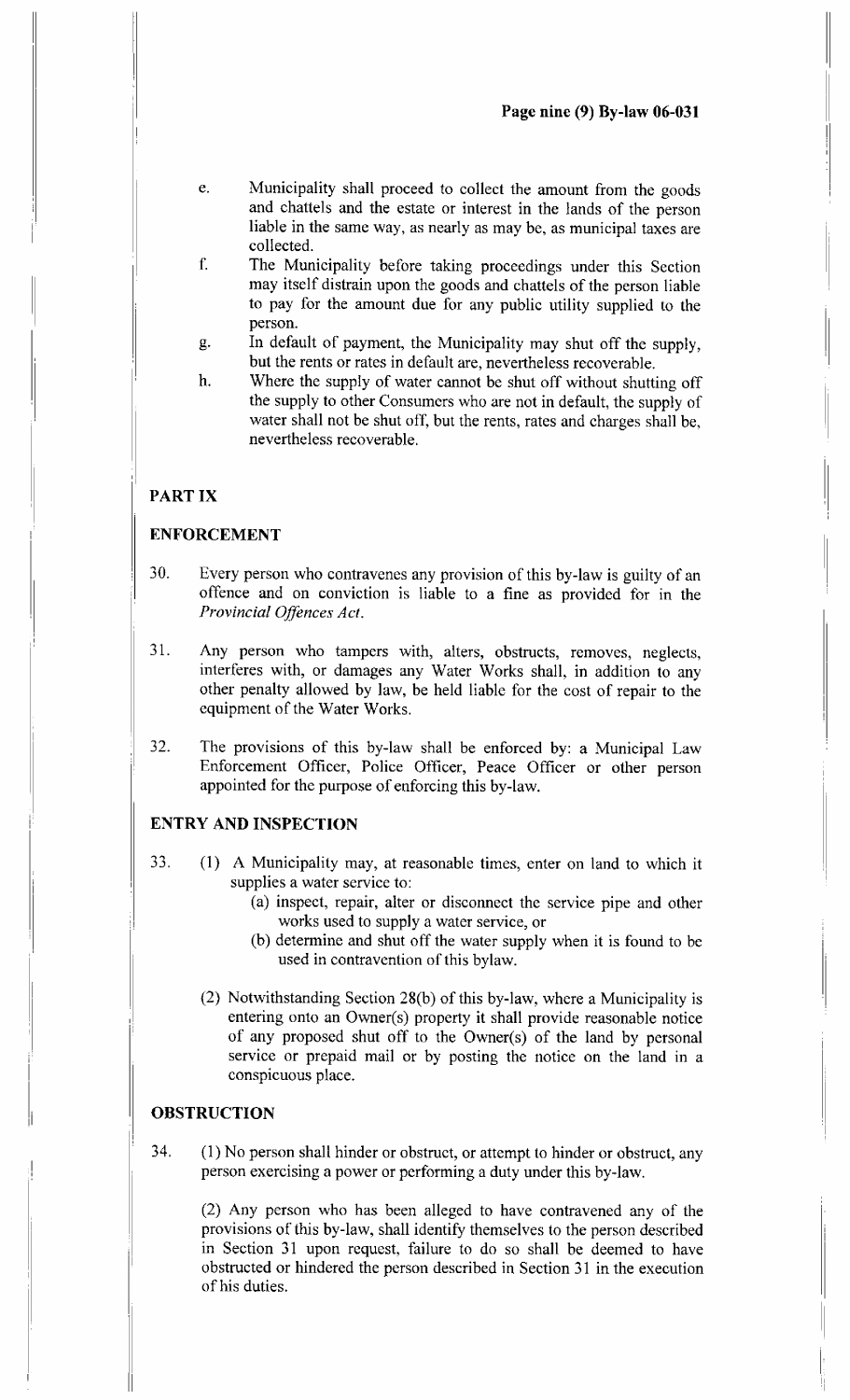Page ten (10) By-law 06-031

## PART X

## SCHEDULES

35 . Schedules "A" attached hereto shall form part of this by-law.

## PART XI

## VALIDITY AND SEVERABILITY

36. Every Provision of this by-law is declared to be severable from the remainder of the by-law, and if any provisions of this by-law shall be declared invalid by a court of competent jurisdiction, such declaration shall not affect the validity of the remainder thereof.

37. By-laws 01-050, 03-062 and 05-012 are hereby repealed in their entirety .

## PART XII

#### TITLE

38. This By-law shall be known and may be cited as the "Comprehensive Water By-Law".

## PART XIII

## EFFECTIVE DATE

39. This by-law shall take effect upon it passing.

READ A FIRST AND SECOND TIME THIS  $\mathscr{P}/\mathscr{R}$  DAY OF  $\mathscr{M}/\mathscr{A}$  2006.

READ A THIRD TIME ANDFINALLY PASSED THIS  $\mathcal{P} \mathcal{H}_{\mathbf{D}AY}$ <br>OF  $\mathcal{P}_{\mathbf{D}AY}$  $OF$  / May

## THE CORPORATION OF THE TOWNSHIP OF TINY

Comparation